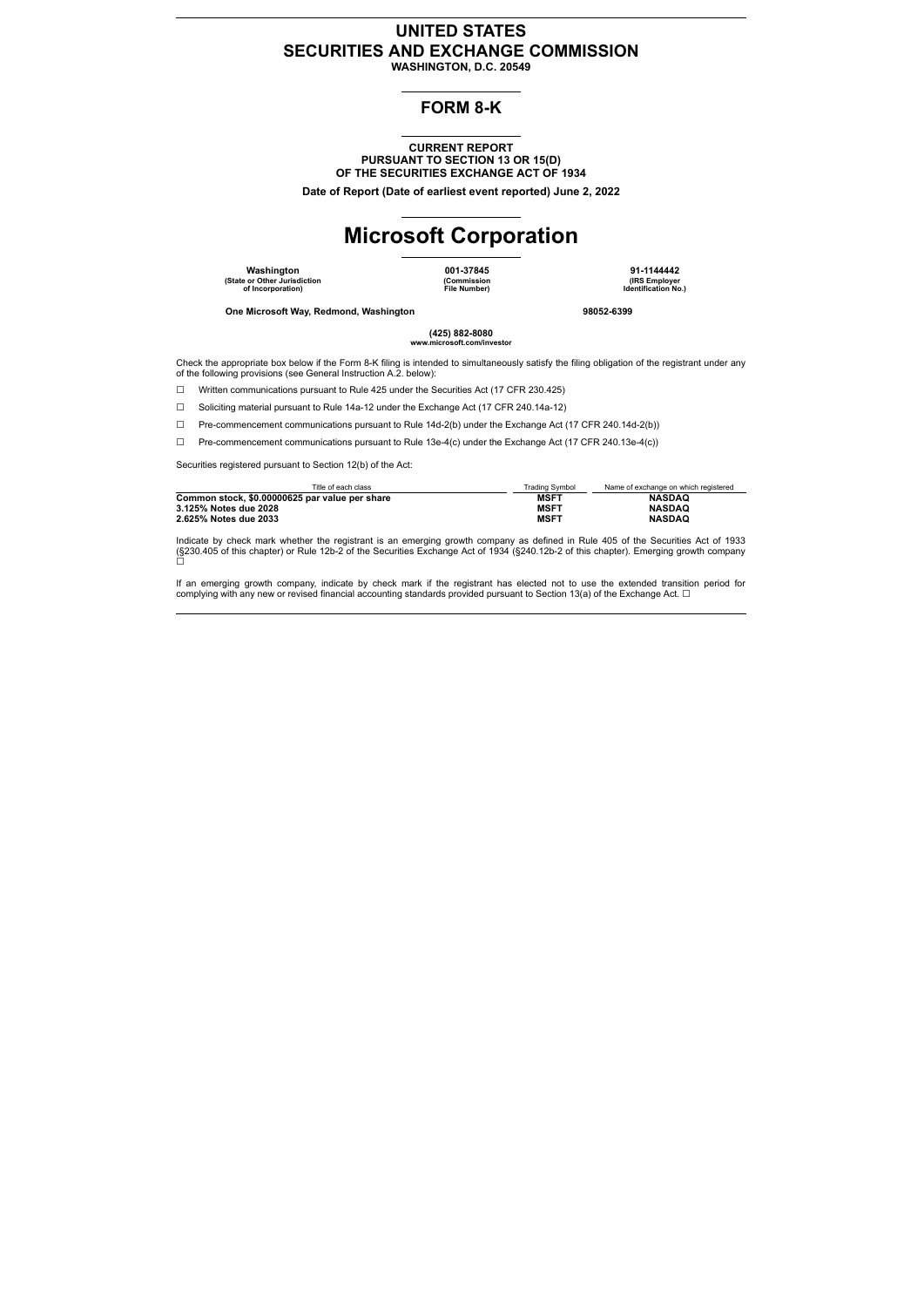**Item 7.01. Regulation FD Disclosure**

On June 2, 2022, Microsoft Corporation updated our guidance for the quarter ending June 30, 2022 due to unfavorable foreign exchange<br>rate movement in the quarter through May. A slide deck with our revised guidance is furni

This Form 8-K contains forward-looking statements, which are any predictions, projections or other statements about future events based<br>on current expectations and assumptions that are subject to risks and uncertainties, w statement to actual results or changes in the company's expectations.

In accordance with General Instruction B.2 of Form 8-K, the information in this Current Report on Form 8-K, including Exhibit 99.1, shall<br>not be deemed to be "filed" for purposes of Section 18 of the Securities Exchange Ac reference in such filing.

#### **Item 9.01. Financial Statements and Exhibits**

(d) Exhibits:

99.1 <u>Slide deck with updated quarterly [guidance](#page-3-0)</u><br>104 Cover Page Interactive Data File (embedded within the Inline XBRL document)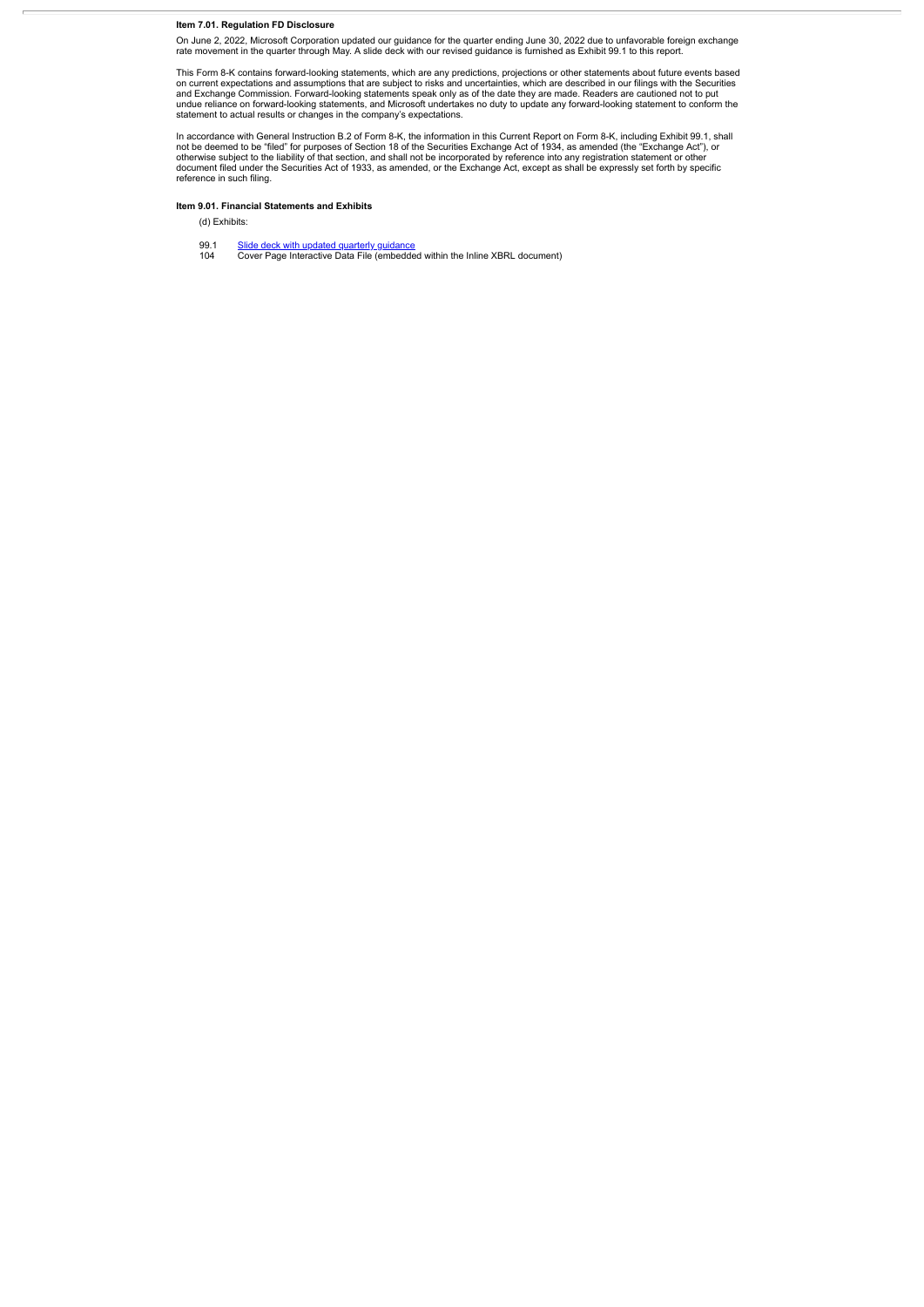#### **SIGNATURE**

Pursuant to the requirements of the Securities Exchange Act of 1934, the registrant has duly caused this report to be signed on its behalf by the undersigned hereunto duly authorized.

MICROSOFT CORPORATION (Registrant)

Date: June 2, 2022 /S/ ALICE L. JOLLA

Alice L. Jolla<br>Corporate Vice President and Chief Accounting<br>Officer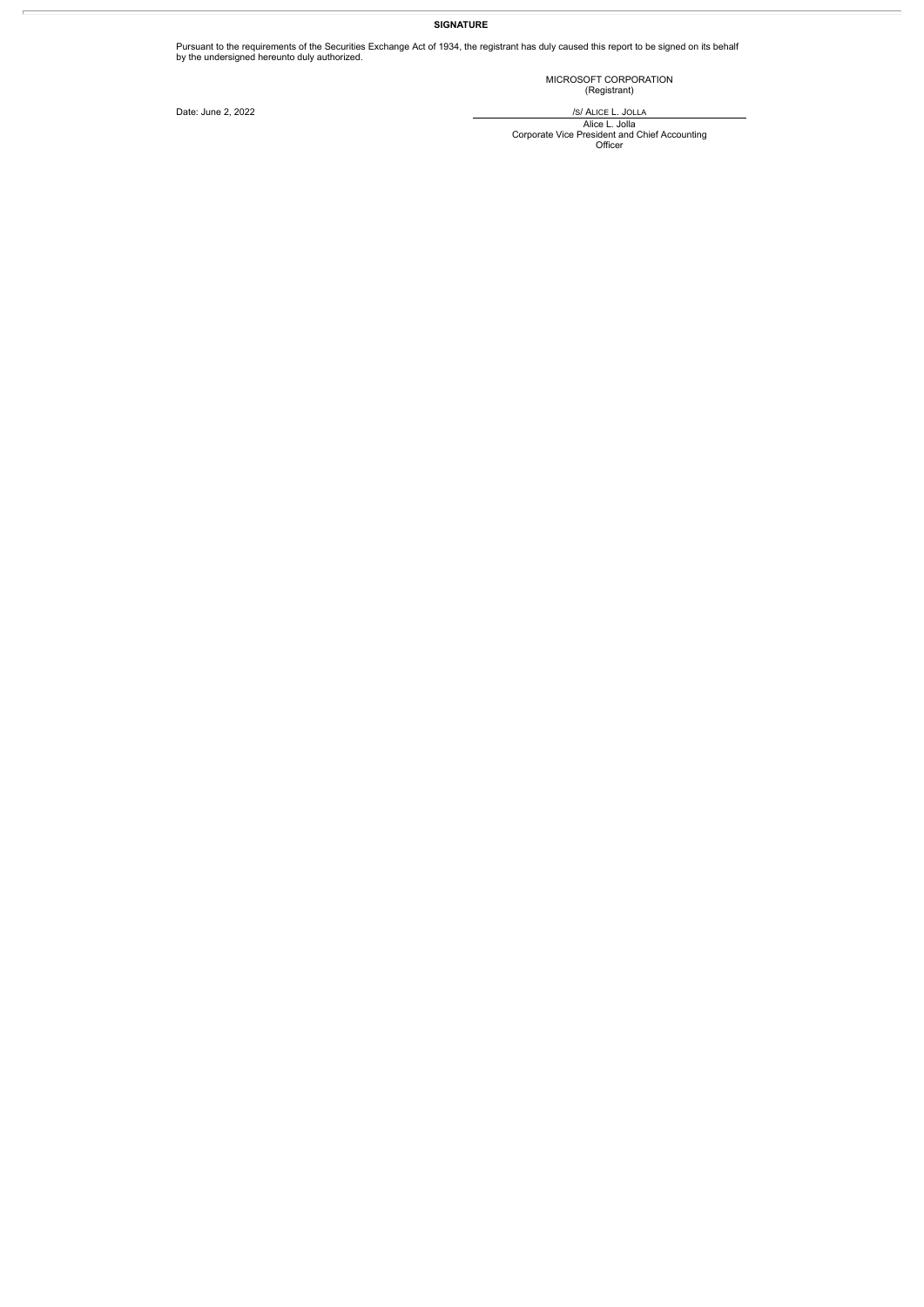# <span id="page-3-0"></span>FY22 Q4 FX Update Through May

June 2, 2022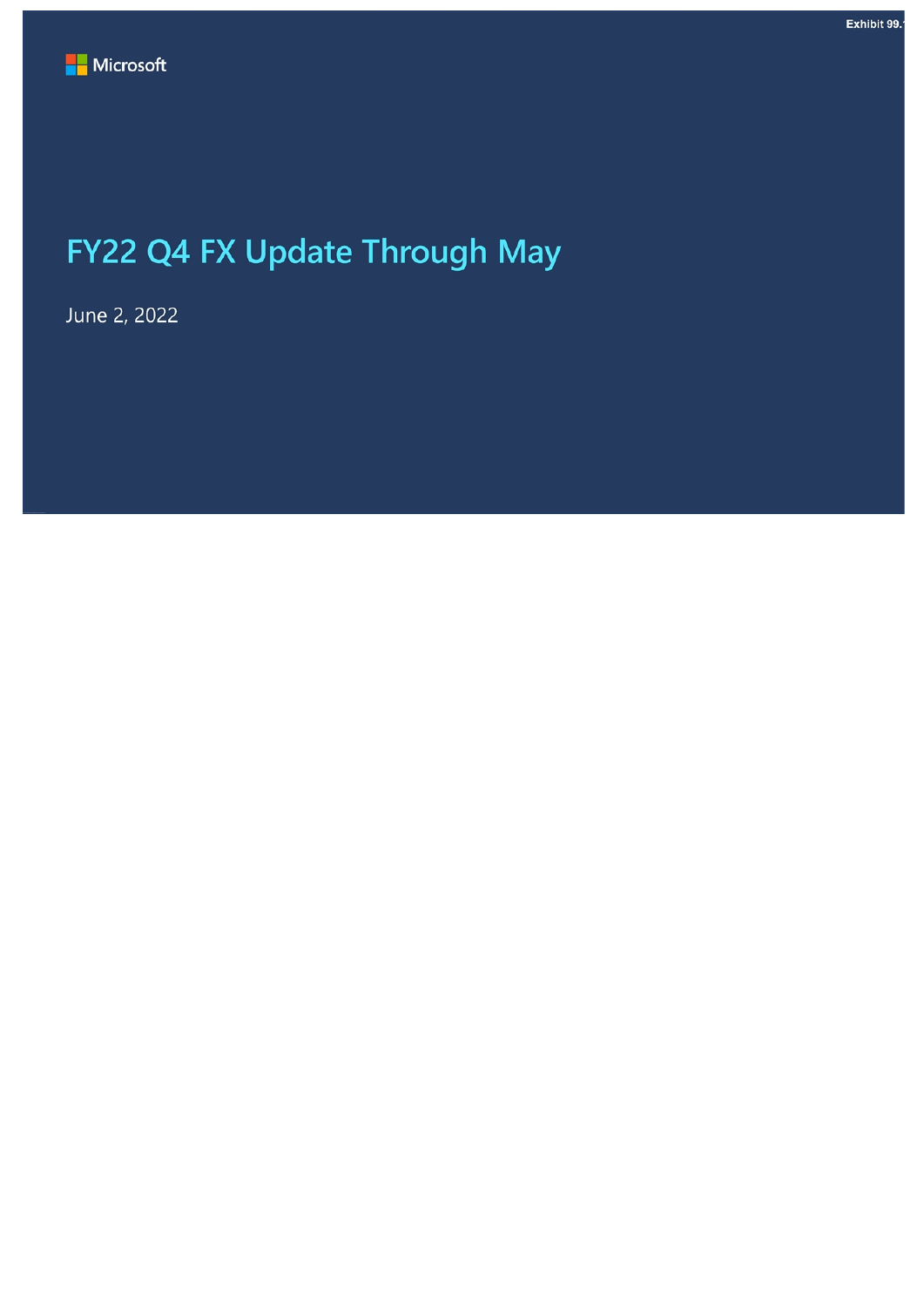This presentation contains forward-looking statements, which are any predictions, projections, or other statements about future events. These statements are based on current expectations and assumptions that are subject to risks and uncertainties. Actual results could materially differ because of factors discussed in the Risk Factors section and other sections of our Form 10-K, Forms 10-Q, and other reports and filings with the Securities and Exchange Commission. We do not undertake any duty to update forward-looking statements.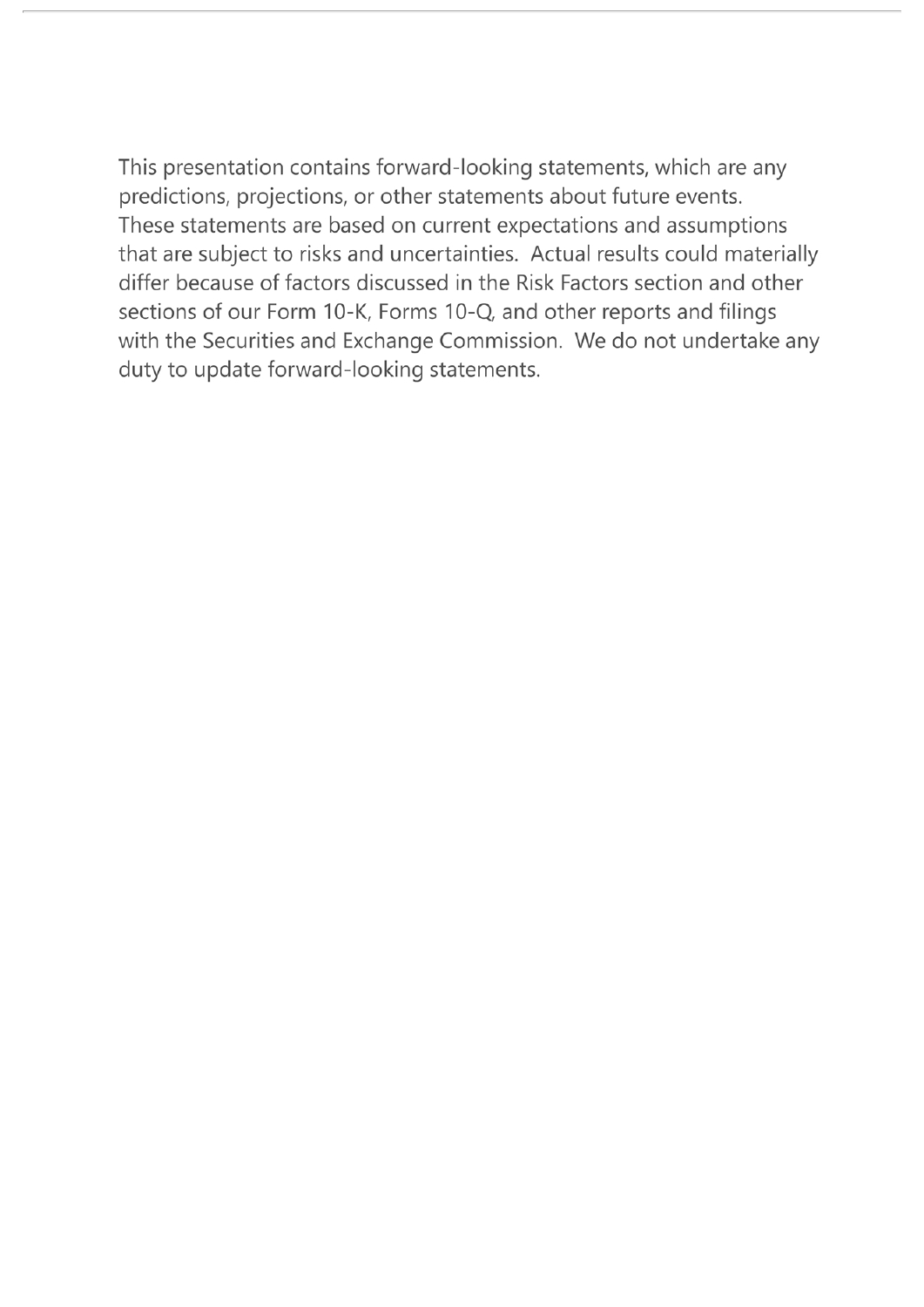# FY22 Q4 FX Update Through May

| (\$ in billions, except per share amounts) | <b>Guidance Range</b> |         | <b>Additional FX</b><br>Impact | <b>Revised Guidance</b><br>Range |         |
|--------------------------------------------|-----------------------|---------|--------------------------------|----------------------------------|---------|
|                                            | Low                   | High    |                                | Low                              | High    |
| <b>Productivity and Business Processes</b> | \$16.65               | \$16.90 | \$(0.17)                       | \$16.48                          | \$16.73 |
| Intelligent Cloud                          | \$21.10               | \$21.35 | \$(0.18)                       | \$20.92                          | \$21.17 |
| More Personal Computing                    | \$14.65               | \$14.95 | \$(0.11)                       | \$14.54                          | \$14.84 |
| Revenue*                                   | \$52.40               | \$53.20 | \$(0.46)                       | \$51.94                          | \$52.74 |
|                                            |                       |         |                                |                                  |         |
| Cost of revenue                            | \$16.60               | \$16.80 | \$(0.10)                       | \$16.50                          | \$16.70 |
| Gross margin*                              | \$35.80               | \$36.40 | \$(0.36)                       | \$35.45                          | \$36.05 |
|                                            |                       |         |                                |                                  |         |
| Operating expenses                         | \$14.90               | \$14.80 | \$(0.06)                       | \$14.84                          | \$14.74 |
| <b>Operating income*</b>                   | \$20.90               | \$21.60 | \$(0.30)                       | \$20.60                          | \$21.30 |
|                                            |                       |         |                                |                                  |         |
| Net income*                                | \$17.10               | \$17.67 | \$(0.25)                       | \$16.85                          | \$17.43 |
| Diluted earnings per share*                | \$2.28                | \$2.35  | \$(0.03)                       | \$2.24                           | \$2.32  |

### **FY22 Q4**

\* Calculated as no explicit guidance provided.

Microsoft is providing the above table to help investors understand the impact of unfavorable foreign exchange rate movement in the fourth quarter of fiscal year 2022 since the forward-looking<br>guidance provided on April 26